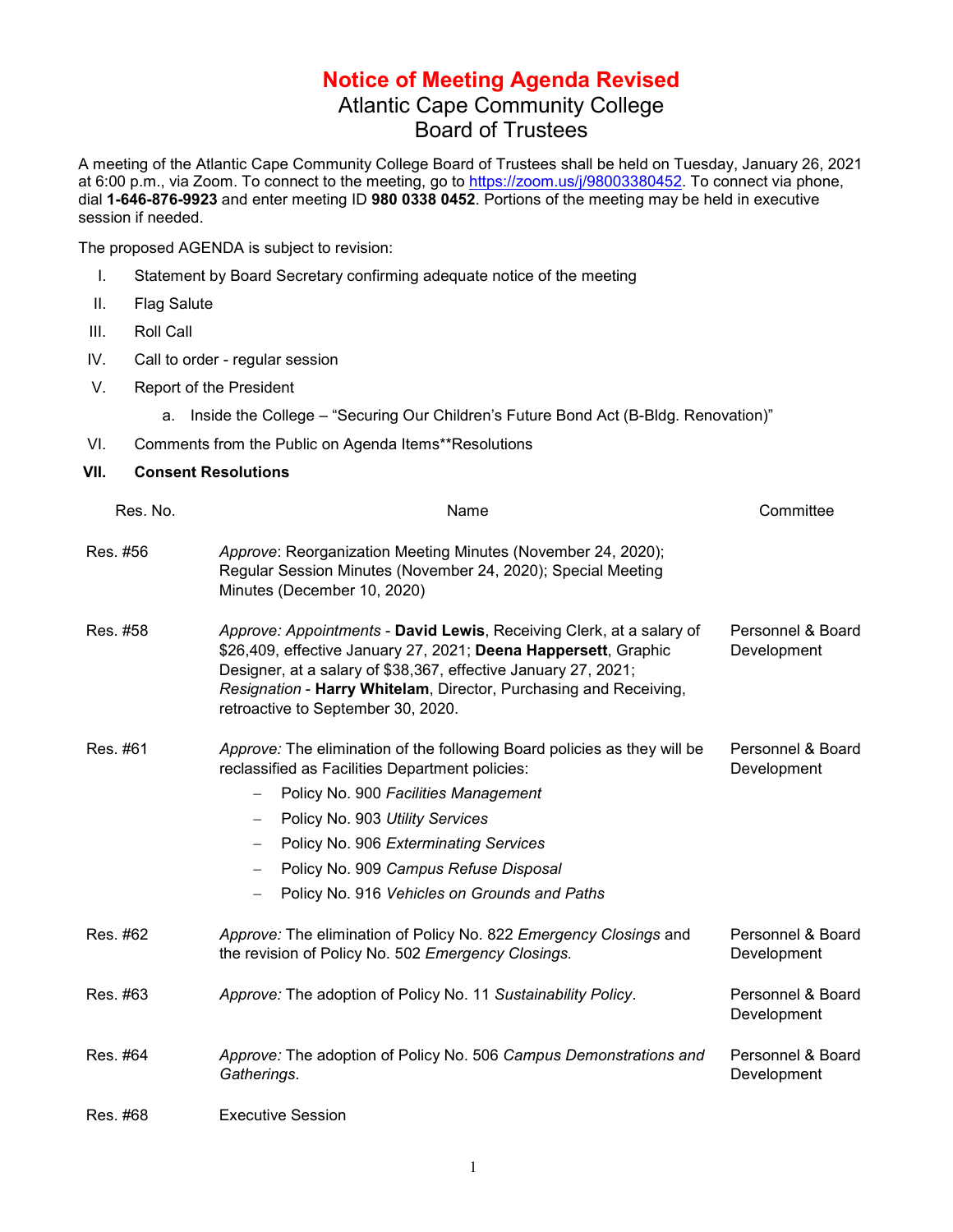## VIII. Budget Report

## **IX. Regular Resolutions**

| Res. No.      | Name                                                                                                                                                                                                                                                                                                                                                                                                                                                                                                                                                                                                                                                                                                                                                                                                                                                                                                                                                                                                  | Committee                        |
|---------------|-------------------------------------------------------------------------------------------------------------------------------------------------------------------------------------------------------------------------------------------------------------------------------------------------------------------------------------------------------------------------------------------------------------------------------------------------------------------------------------------------------------------------------------------------------------------------------------------------------------------------------------------------------------------------------------------------------------------------------------------------------------------------------------------------------------------------------------------------------------------------------------------------------------------------------------------------------------------------------------------------------|----------------------------------|
| Res. #2       | FY20 Draft Financial Statement for twelve months ended June 30,<br>2020 as of January 13, 2021.                                                                                                                                                                                                                                                                                                                                                                                                                                                                                                                                                                                                                                                                                                                                                                                                                                                                                                       | Budget, Finance &<br>Audit       |
| Res. #57      | FY21 Financial Statement for six months ended December 31,<br>2020.                                                                                                                                                                                                                                                                                                                                                                                                                                                                                                                                                                                                                                                                                                                                                                                                                                                                                                                                   | Budget, Finance &<br>Audit       |
| Res. #65      | Approve: Naming the Distance Learning Room on the Cape May<br>County Campus in honor of Joseph McSorley and Trina<br>Wolgemuth McSorley.                                                                                                                                                                                                                                                                                                                                                                                                                                                                                                                                                                                                                                                                                                                                                                                                                                                              | Budget, Finance &<br>Audit       |
| Res. #35 Rev. | Approve: to accept \$10,000 in funding from the MDRC to offset costs<br>related to participation in the Institutional Transformation Project and<br>to provide institutional scholarships to underserved students.                                                                                                                                                                                                                                                                                                                                                                                                                                                                                                                                                                                                                                                                                                                                                                                    | Budget, Finance &<br>Audit       |
| Res. #66      | Approve: to accept an allocation of \$8,555,148 from the United States<br>Department of Education for the Higher Education Emergency Relief<br>Fund II (HEERF II) under section 314(a)(1) of the Coronavirus<br>Response and Relief Supplemental Appropriations Act, 2021<br>(CRRSAA).                                                                                                                                                                                                                                                                                                                                                                                                                                                                                                                                                                                                                                                                                                                | Budget, Finance &<br>Audit       |
| Res. #67      | Approve: amendment to the Spending Plan of the Strengthening<br>Career and Technical Education for the 21st Century Act (Perkins V<br>Grant).                                                                                                                                                                                                                                                                                                                                                                                                                                                                                                                                                                                                                                                                                                                                                                                                                                                         | Budget, Finance &<br>Audit       |
| Res. #59      | Approve: RFP 235 Public Relations Services, Marketing Institutional<br>Funds, Laura Bishop Communications, Cherry Hill, NJ, \$36,800.00,<br>(not to exceed); Bid Exempt 883 Furniture New Public Safety<br>Building, Chapter 12, W.S. Goff Company, Inc., Mays Landing, NJ,<br>\$24,565.25; Bid Exempt 886 Facilities Vehicle, Repair &<br>Replacement Fund, Local or State Dealership, Location to be<br>Determined, \$35,000.00 (not to exceed); Bid Exempt 891 Network &<br>Communications Infrastructure Repair and Replacement, ITS<br>Institutional Funds, TriComm Network & Communications,<br>Hammonton / Moorestown, NJ, \$35,000.00 (not to exceed); Bid<br><b>Exempt 892 Aviation Program Flight Services, Academics</b><br>Departmental Funds, Signature Flight Services, Tulsa, Oklahoma,<br>\$30,000.00 (Minimum); Bid Exempt 893 iMac Computers for Fine<br>Arts and Media Studies Programs, Perkins (Grant Funded), Apple<br>Computers, Waconia, MN, \$67,476.00; Total \$228,841.25. | Budget, Finance &<br>Audit       |
| Res. #58C     | Approve: Kasey Dunlap, extension of appointment as temporary full-<br>time Financial Aid Specialist at an annual salary of \$38,367 through<br>June 30, 2021 (Grant Funded).                                                                                                                                                                                                                                                                                                                                                                                                                                                                                                                                                                                                                                                                                                                                                                                                                          |                                  |
| Res. #58A     | Acknowledge: the retirement of Donna Vassallo, Dean, Professional<br>Studies, High School Initiatives and Internships, effective June 30,<br>2021.                                                                                                                                                                                                                                                                                                                                                                                                                                                                                                                                                                                                                                                                                                                                                                                                                                                    | Personnel & Board<br>Development |